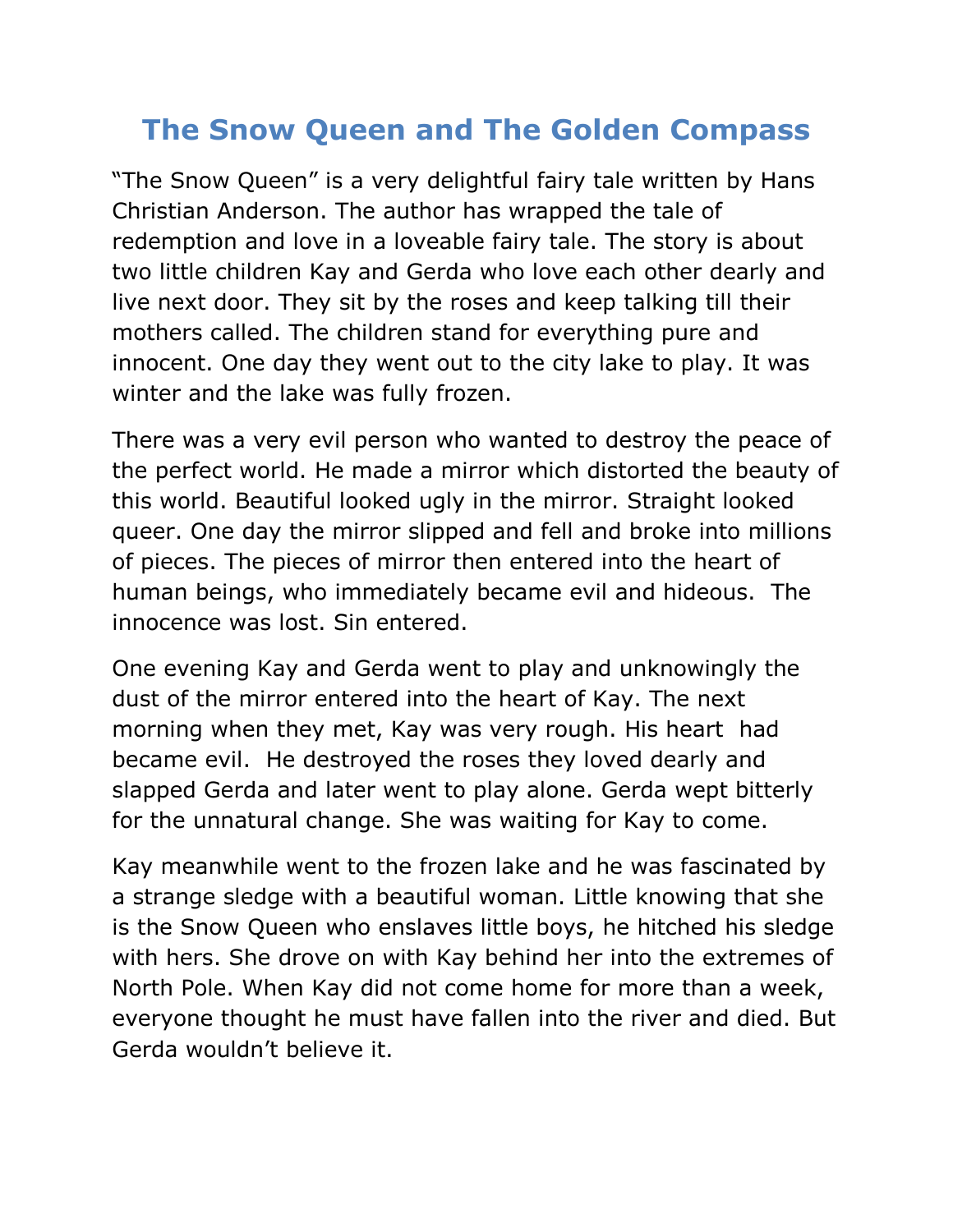She decided to search for dear Kay. She set out on a long lonely journey. On the way she meets a witch, a crow, a robber's family and after many many months she finally reaches the palace of the wicked Snow Queen who enslaves little boys and kills little girls. Kay had been kissed by the Snow Queen which had completely frozen his heart.

Now Gerda enters the palace and with great joy she runs towards Kay. But sadly Kay does not recognize her. Poor Gerda starts weeping bitterly. Her long journey somehow seemed fruitless. Drip drop, her tears fell on Kay's heart. Her warm tears slowly melted the frozen heart of Kay and not only that, the evil dust which had got into his heart also came out. Kay instantly became a sweet little boy. They embraced each other and with a prayer in their heart, hand in hand walked out of the palace and reached home.

They are now grown up, and they are delighted to see that it is summertime. At the end, the grandmother reads a passage from the Bible:

"Assuredly, I say to you, unless you are converted and become as little children, you will by no means enter the kingdom of heaven" (Matthew 18:3).

The story has obvious parallel to the heart becoming infected by sin and becoming dead in trespasses. It is only the Blood of Jesus, here symbolized by Gerda's tears, has transformed out dead cold heart, to a heart of flesh and life again.

Some months ago I watched the movie "The Golden Compass." When I saw the movie it struck me that this movie is actually the upside down version of the above story.

It is also about children. In this movie, the soul of the children is outside of them in the form of an animal, which is called as the